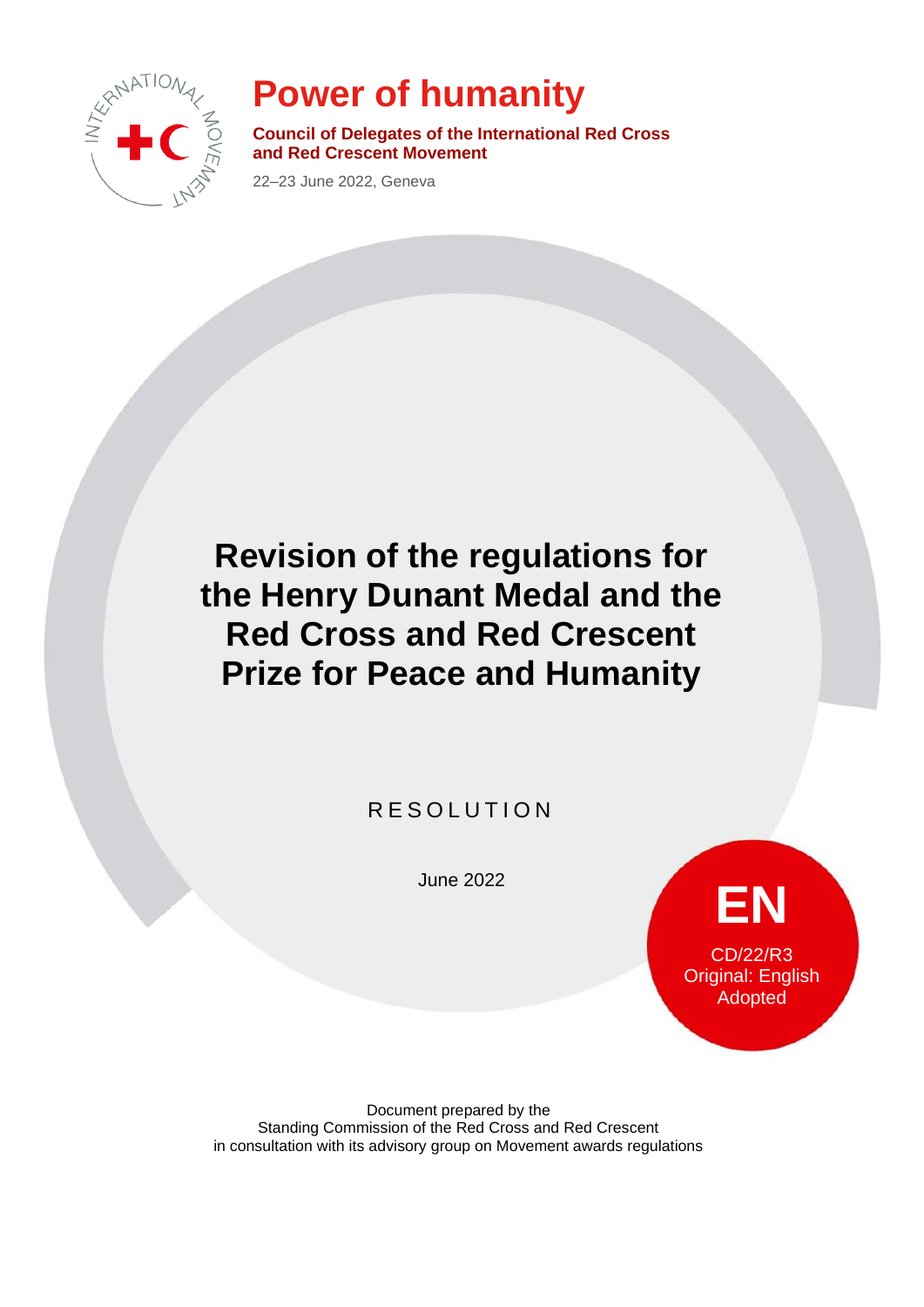## **Revision of the regulations for the Henry Dunant Medal and the Red Cross and Red Crescent Prize for Peace and Humanity**

The Council of Delegates,

recalling Resolution 12 of the 20th International Conference of the Red Cross<sup>1</sup> (International Conference) (Vienna, 1965), establishing the Henry Dunant Medal and setting out its Regulations, revised by Decision 2 of the 24th International Conference (Manila, 1981),

*considering* the aim of the Henry Dunant Medal to be the highest distinction that the International Red Cross and Red Crescent Movement (Movement) can bestow on any of its individual members to recognize and reward outstanding services and acts of great devotion, mainly of international significance, to the cause of the Red Cross and Red Crescent,

*recalling* Resolution 1 of the 1987 Council of Delegates (Rio de Janeiro) instituting the Red Cross and Red Crescent Prize for Peace and Humanity,

*mindful* of the aim of the Red Cross and Red Crescent Prize for Peace and Humanity to honour either National Societies or individuals in the Movement by recognizing their active contribution to a more peaceful world through humanitarian endeavour and promotion of the Movement's ideals,

*recalling* the responsibility of the Standing Commission of the Red Cross and Red Crescent (Standing Commission) to administer, award and present, on behalf of the Movement, the Henry Dunant Medal and the Red Cross and Red Crescent Prize for Peace and Humanity, and of the Council of Delegates to amend their regulations,

*taking note* of the "Guidelines for awarding the Henry Dunant Medal and the Red Cross and Red Crescent Prize for Peace and Humanity", which supplement the regulations for these awards and were adopted by the Standing Commission on 9 December 2020 and subsequently circulated within the Movement,

*thanking* the Standing Commission for revising the regulations for the awards it administers, in particular with a view to updating these texts and promoting diversity and inclusion and upholding the highest standards of integrity and ethics,

- 1. *approves* the revised Regulations for the Henry Dunant Medal in Annex 1;
- 2. *also approves* the revised Regulations for the Red Cross and Red Crescent Prize for Peace and Humanity in Annex 2;
- 3. *acknowledges* that the Henry Dunant Medal and the Red Cross and Red Crescent Prize for Peace and Humanity are the highest recognition of dedication for members of the Movement; complement other medals, prizes and tributes within the Movement; are an important source of motivation and recognition for the Movement components,

<sup>1</sup> Known as the International Conference of the Red Cross and Red Crescent since the adoption of the Statutes of the International Red Cross and Red Crescent Movement in 1986.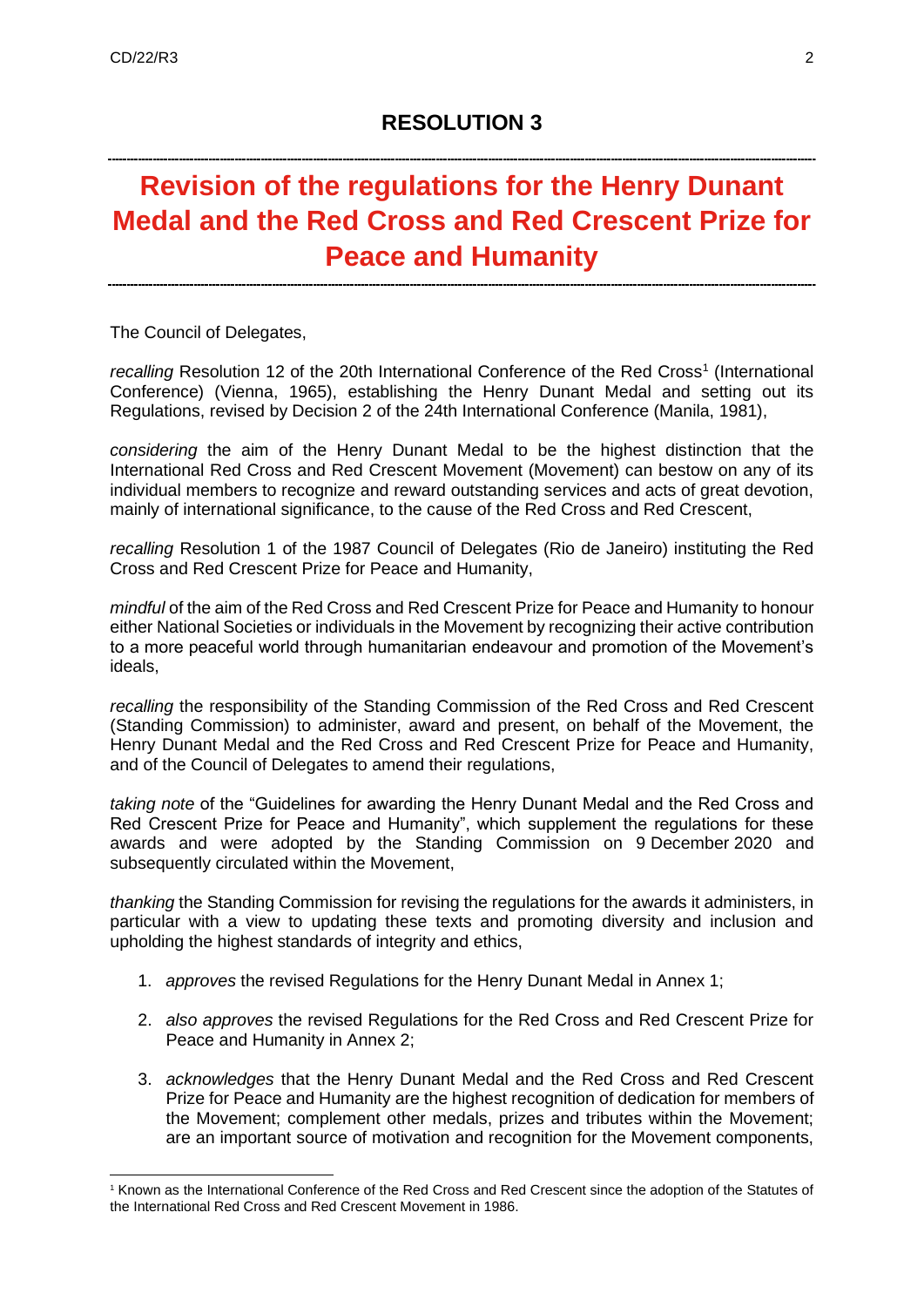members, volunteers and staff; and serve as an inspiration within the Movement and beyond;

4. *encourages* the components of the Movement to establish awards or other forms of recognition, as appropriate, to honour the contribution of their members, volunteers and staff, including for length of service or to pay tribute to those who have given their lives or suffered serious physical or psychological harm in the course of their humanitarian duties, while ensuring that appropriate rules and frameworks are in place, in particular to verify the eligibility, integrity and merits of the candidates.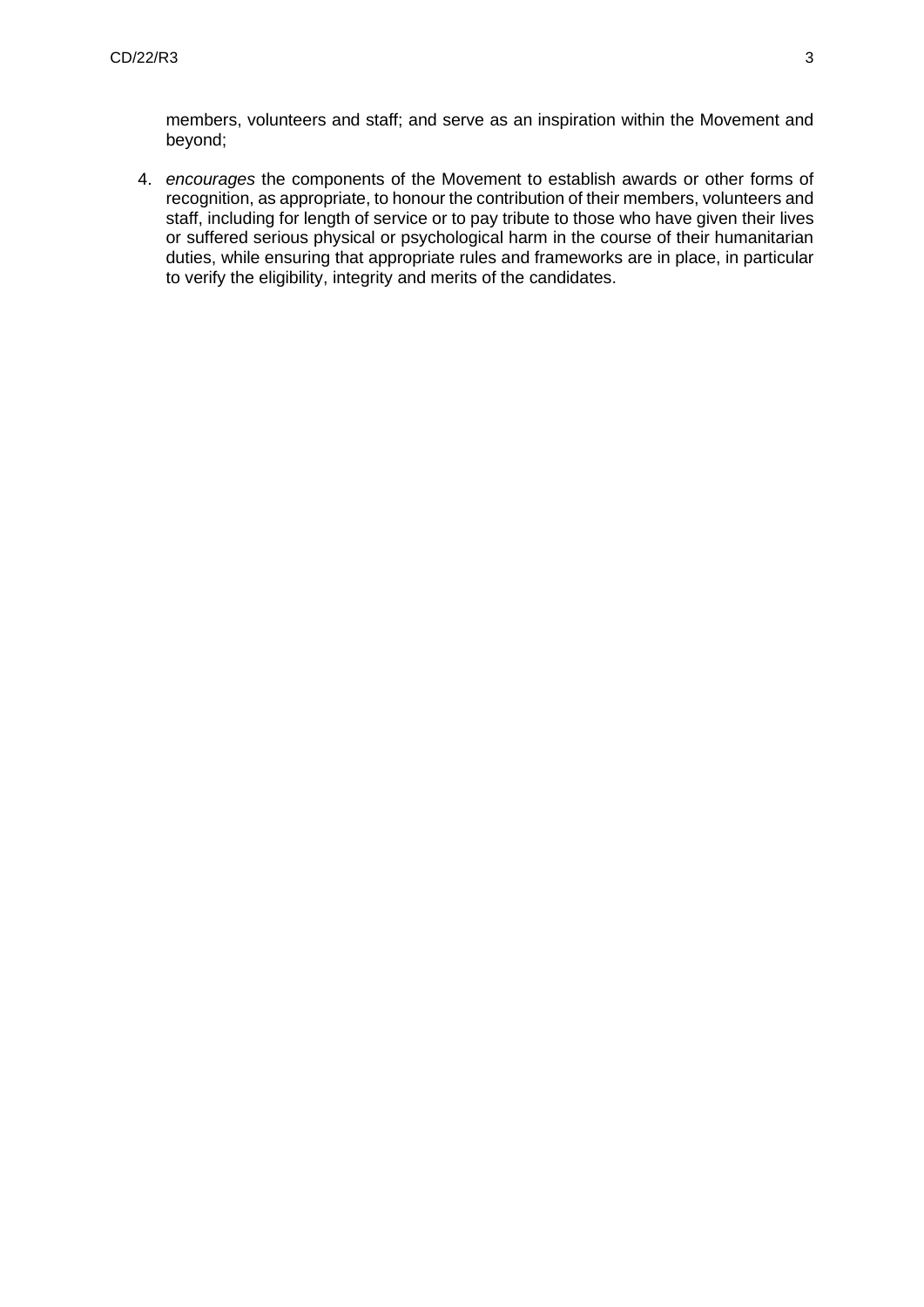### **Annex 1: Draft revised Regulations for the Henry Dunant Medal**

*Please note that the current Regulations for the Henry Dunant Medal (adopted in 1965 and revised in 1981) can be [viewed online and downloaded.](https://standcom.ch/regulations-for-the-henry-dunant-medal/) 2*

|    | <b>REGULATIONS FOR</b><br>THE HENRY DUNANT MEDAL                                                                                                                                                                                                                                                                                                                                                                                                                                                                                                                                                                                                                                                                                                                                                                                                                      |
|----|-----------------------------------------------------------------------------------------------------------------------------------------------------------------------------------------------------------------------------------------------------------------------------------------------------------------------------------------------------------------------------------------------------------------------------------------------------------------------------------------------------------------------------------------------------------------------------------------------------------------------------------------------------------------------------------------------------------------------------------------------------------------------------------------------------------------------------------------------------------------------|
|    | adopted by the 20th International Conference (Vienna, 1965),<br>revised by the 24th International Conference (Manila, 1981) which, in its<br>Decision II, empowered the Council of Delegates to deal with all matters<br>relating to the Henry Dunant Medal, including proposals to amend these<br>Regulations,<br>and revised by the Council of Delegates (Geneva, 2022)                                                                                                                                                                                                                                                                                                                                                                                                                                                                                             |
|    | 1. The Henry Dunant Medal is intended to recognize and reward outstanding services and acts of great<br>devotion, mainly of international significance, to the cause of the International Red Cross and Red<br>Crescent Movement (the Movement) by any of its members.                                                                                                                                                                                                                                                                                                                                                                                                                                                                                                                                                                                                |
|    | 2. Criteria for the award of the Medal include risks run and arduous conditions endangering life, health<br>and personal freedom. It may also be awarded for a long period of devoted service to the Movement.                                                                                                                                                                                                                                                                                                                                                                                                                                                                                                                                                                                                                                                        |
|    | 3. The Henry Dunant Medal is a red cross bearing the profile of Henry Dunant in relief, attached to a<br>green ribbon. When worn with other Red Cross and/or Red Crescent badges or decorations it takes<br>precedence.                                                                                                                                                                                                                                                                                                                                                                                                                                                                                                                                                                                                                                               |
|    | 4. The Henry Dunant Medal shall be awarded every two years by decision of the Standing Commission<br>of the Red Cross and Red Crescent (Standing Commission) in plenary session. Exceptionally the<br>Standing Commission may, provided all its members expressly agree, award the Medal at once without<br>regard to the two-year interval and even without meeting in plenum.                                                                                                                                                                                                                                                                                                                                                                                                                                                                                       |
|    | 5. No more than five Medals shall be awarded every two years. The Standing Commission may increase<br>that number in exceptional cases.                                                                                                                                                                                                                                                                                                                                                                                                                                                                                                                                                                                                                                                                                                                               |
| 6. | The Henry Dunant Medal may be awarded posthumously to members who have died recently.                                                                                                                                                                                                                                                                                                                                                                                                                                                                                                                                                                                                                                                                                                                                                                                 |
|    | 7. Any person may be nominated for the Medal on the basis of their achievements as a volunteer or staff<br>member of a component of the Movement. No distinction of any kind may be made regarding eligibility,<br>e.g. on the basis of gender; age; language; political, religious or philosophical beliefs; national, ethnic<br>or social origins; or health. The components of the Movement, in the nomination process, and the<br>Standing Commission, in the choice of recipients, shall foster diversity and inclusion and uphold the<br>highest standards of integrity and ethics.                                                                                                                                                                                                                                                                             |
| 8. | Individuals may be nominated for the Medal either individually by National Red Cross and Red<br>Crescent Societies (National Societies), the International Committee of the Red Cross (ICRC), the<br>International Federation of Red Cross and Red Crescent Societies (IFRC) and members of the<br>Standing Commission, or jointly by a group of them. Any component of the Movement may nominate<br>one of its own members or a member of another Red Cross and Red Crescent organization. Leaders<br>at the governance or directorate levels of the ICRC and the IFRC and members of the Standing<br>Commission shall not be nominated for the Medal while they are still in office. The Medal shall not be<br>awarded to an individual who is a candidate in that same year for a high-ranking elected post or other<br>Movement-wide or IFRC leadership position. |

<sup>2</sup> https://standcom.ch/regulations-for-the-henry-dunant-medal/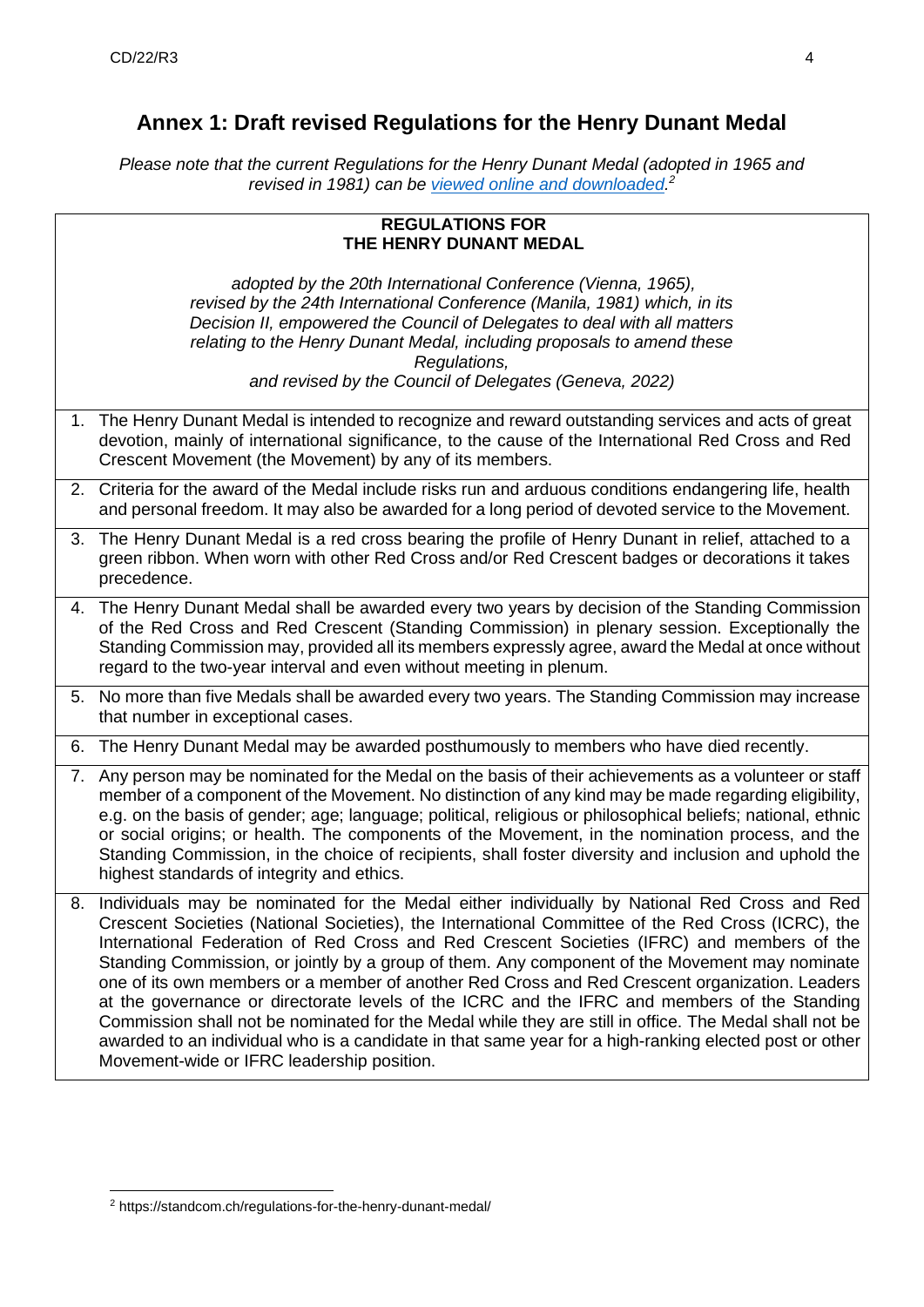- 9. Nominations for the award of the Medal shall be submitted to the Secretariat of the Standing Commission at least eight months before the opening of the Council of Delegates at which the Medal is to be presented, giving full details and wherever possible enclosing supporting documents and personal statements from supporters.
- 10. Before the Standing Commission decides, its Secretariat shall convene a meeting of the Standing Commission's Joint Nomination Review Group, made up of representatives of the IFRC and the ICRC. Its role is to recommend the rejection of any obviously ineligible candidates, seek further information to be added to candidates' files and advise the Standing Commission regarding the eligibility, merits and integrity of the candidates.
- 11. The Chair of the Standing Commission shall present the Medals at a plenary meeting of the Council of Delegates. If the beneficiary or a member of their family is not present, the Medal will be handed to the president or a senior representative of the National Society or of the institution concerned for presentation to the beneficiary on behalf of the Chair of the Standing Commission.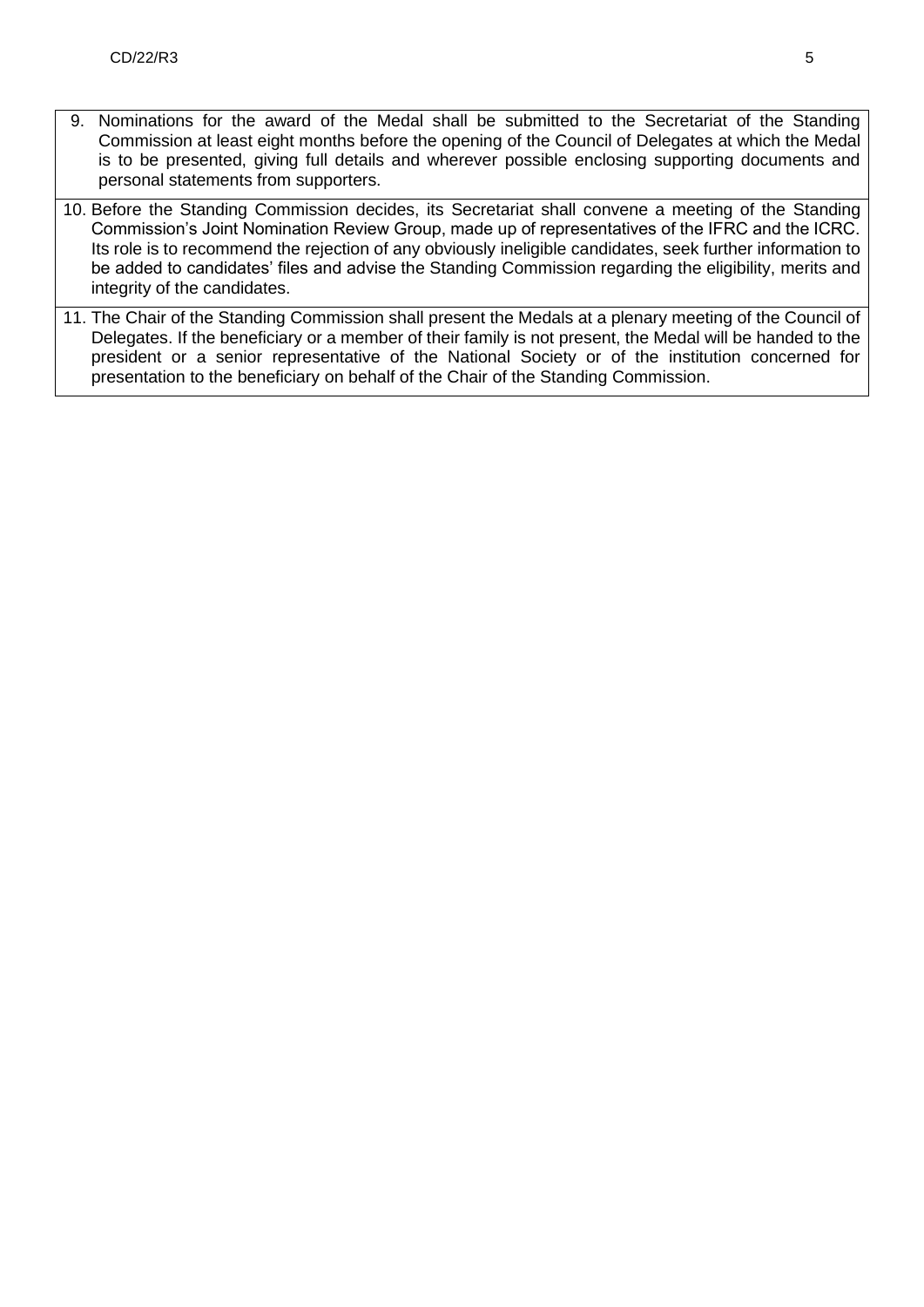#### **Annex 2: Draft revised Regulations for the Red Cross and Red Crescent Prize for Peace and Humanity**

*Please note that the current Regulations for the Red Cross and Red Crescent Prize for Peace and Humanity (adopted in 1987) can be [viewed online and downloaded.](https://standcom.ch/regulations-for-the-red-cross-and-red-crescent-prize-for-peace-and-humanity/) 3*

|    | REGULATIONS FOR THE RED CROSS AND RED CRESCENT<br><b>PRIZE FOR PEACE AND HUMANITY</b>                                                                                                                                                                                                                                                                                                                                                                                                                                                                                                                                                                                                                                                                               |
|----|---------------------------------------------------------------------------------------------------------------------------------------------------------------------------------------------------------------------------------------------------------------------------------------------------------------------------------------------------------------------------------------------------------------------------------------------------------------------------------------------------------------------------------------------------------------------------------------------------------------------------------------------------------------------------------------------------------------------------------------------------------------------|
|    | Prize instituted by the Council of Delegates (Rio de Janeiro, 1987)<br>Regulations revised by the Council of Delegates (Geneva, 2022)                                                                                                                                                                                                                                                                                                                                                                                                                                                                                                                                                                                                                               |
| 1. | The Red Cross and Red Crescent Prize for Peace and Humanity shall be awarded by the Standing<br>Commission of the Red Cross and Red Crescent (Standing Commission), either to National Red<br>Cross and Red Crescent Societies (National Societies) or to persons having actively contributed<br>from within the International Red Cross and Red Crescent Movement (Movement) to a more<br>peaceful world through their humanitarian work and the dissemination of the ideals of the<br>Movement.                                                                                                                                                                                                                                                                   |
|    | 2. The criteria for selection are based on concrete accomplishments which are inspired by the<br>"Programme of action of the Red Cross as a factor of peace" and by the "Fundamental guidelines<br>for the contribution of the Red Cross and Red Crescent Movement to a true peace in the world",<br>and which contribute to respect for the motto "Per Humanitatem ad Pacem".                                                                                                                                                                                                                                                                                                                                                                                      |
|    | 3. The Prize shall consist of a work of art symbolizing the action of the Movement for peace, with the<br>inscription "Per Humanitatem ad Pacem" along with a diploma stating the reasons for the award.                                                                                                                                                                                                                                                                                                                                                                                                                                                                                                                                                            |
|    | 4. Every four years, during the Council of Delegates, a maximum of two prizes may be awarded to<br>National Societies, to persons or to a National Society and a person. The Prize may also be awarded<br>posthumously to persons who have died recently.                                                                                                                                                                                                                                                                                                                                                                                                                                                                                                           |
|    | 5. The Standing Commission shall designate the beneficiaries of the award by consensus.                                                                                                                                                                                                                                                                                                                                                                                                                                                                                                                                                                                                                                                                             |
|    | 6. Any recognized National Society is eligible for the Prize. Any person may be nominated for the Prize<br>on the basis of their achievements as a member of a component of the Movement. No distinction of<br>any kind may be made regarding eligibility, e.g. on the basis of gender; age; language; political,<br>religious or philosophical beliefs; national, ethnic or social origins; or health. The National Societies,<br>in the nomination process, and the Standing Commission, in the choice of recipients, shall foster<br>diversity and inclusion and uphold the highest standards of integrity and ethics.                                                                                                                                           |
|    | 7. National Societies and individuals may be proposed for the Prize either individually by National<br>Societies and members of the Standing Commission, or jointly by a group of them. A National Society<br>may not nominate itself for the Prize. Any component of the Movement may nominate one of its own<br>members or a member of another Red Cross and Red Crescent organization. Leaders at the<br>governance or directorate levels of the ICRC and the IFRC and members of the Standing<br>Commission shall not be nominated for the prize while they are still in office. The Prize shall not be<br>awarded to an individual who is a candidate in that same year for a high-ranking elected post or other<br>Movement-wide or IFRC leadership position. |
|    | 8. Nominations shall be submitted to the Secretariat of the Standing Commission at least eight months<br>before the opening of the Council of Delegates, to give the Standing Commission time to examine<br>the nominations. Full details should be given and supporting documents should be enclosed.                                                                                                                                                                                                                                                                                                                                                                                                                                                              |
|    | 9. Before the Standing Commission decides, its Secretariat shall convene a meeting of the Standing<br>Commission's Joint Nomination Review Group, made up of representatives of the IFRC and the<br>ICRC. Its role is to recommend the rejection of any obviously ineligible candidates, seek further<br>information to be added to candidates' files and advise the Standing Commission regarding the                                                                                                                                                                                                                                                                                                                                                              |

<sup>3</sup> https://standcom.ch/regulations-for-the-red-cross-and-red-crescent-prize-for-peace-and-humanity/